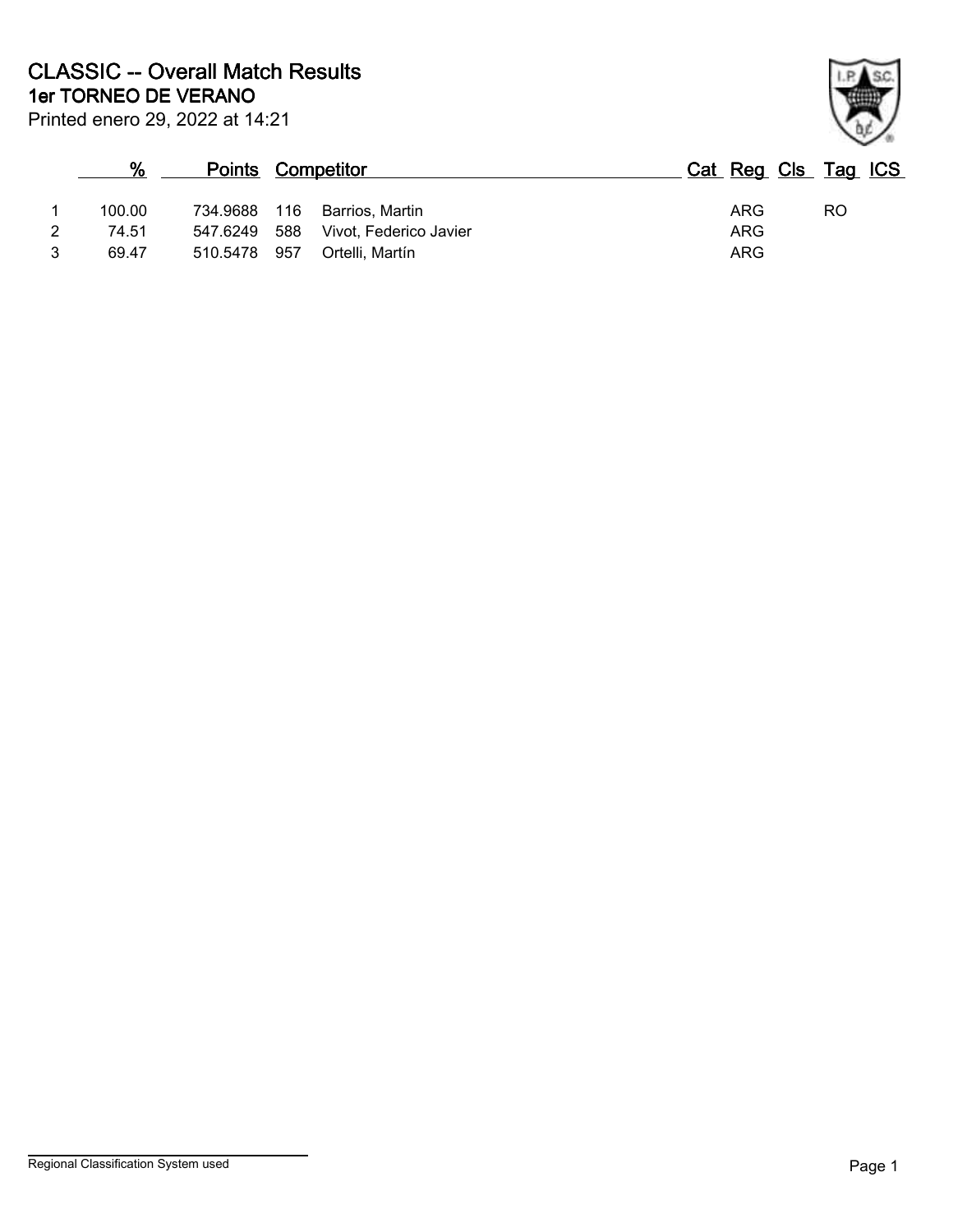|                | $\frac{9}{6}$ | <b>Points</b> |      | <b>Competitor</b>          |    | Cat Reg Cls Tag |            | <b>ICS</b> |
|----------------|---------------|---------------|------|----------------------------|----|-----------------|------------|------------|
| 1              | 100.00        | 747.7034      | 470  | Quindi Vallerga, Gaston    |    | <b>ARG</b>      |            |            |
| $\overline{2}$ | 95.05         | 710.6796      | 471  | Quintana, Edgardo Ángel    | S  | <b>ARG</b>      |            |            |
| 3              | 94.25         | 704.6795      | 577  | Valentini, Leonardo Javier |    | <b>ARG</b>      |            |            |
| 4              | 89.02         | 665.5795      | 571  | Tondini, Claudio Oscar     | S  | <b>ARG</b>      |            |            |
| 5              | 88.26         | 659.9461      | 468  | Prieto, Marcelo Germán     |    | <b>ARG</b>      |            |            |
| 6              | 86.60         | 647.5412      | 62   | Gregori, Leandro Javier    |    | <b>ARG</b>      | <b>RO</b>  |            |
| $\mathbf{7}$   | 84.59         | 632.4468      | 824  | Burini, Gustavo Mario      | S  | <b>ARG</b>      |            |            |
| 8              | 80.67         | 603.1573      | 722  | Lopez, Nestor Leonardo     |    | <b>ARG</b>      |            |            |
| 9              | 76.70         | 573.4742      | 609  | Alvarez, Guillermo Ferna   |    | <b>ARG</b>      |            |            |
| 10             | 76.01         | 568.3085      | 354  | Lopez, Claudio             | S  | <b>ARG</b>      | <b>RO</b>  |            |
| 11             | 73.82         | 551.9863      | 236  | Fandiño, Roberto           | SS | <b>ARG</b>      |            |            |
| 12             | 68.70         | 513.6955      | 593  | Woloncewicz, Ariel Esteban |    | <b>ARG</b>      | RO.        |            |
| 13             | 25.16         | 188.1357      | 5140 | Montozzi, Leonardo Javier  |    | <b>ARG</b>      | <b>CUR</b> |            |
|                |               |               |      |                            |    |                 |            |            |

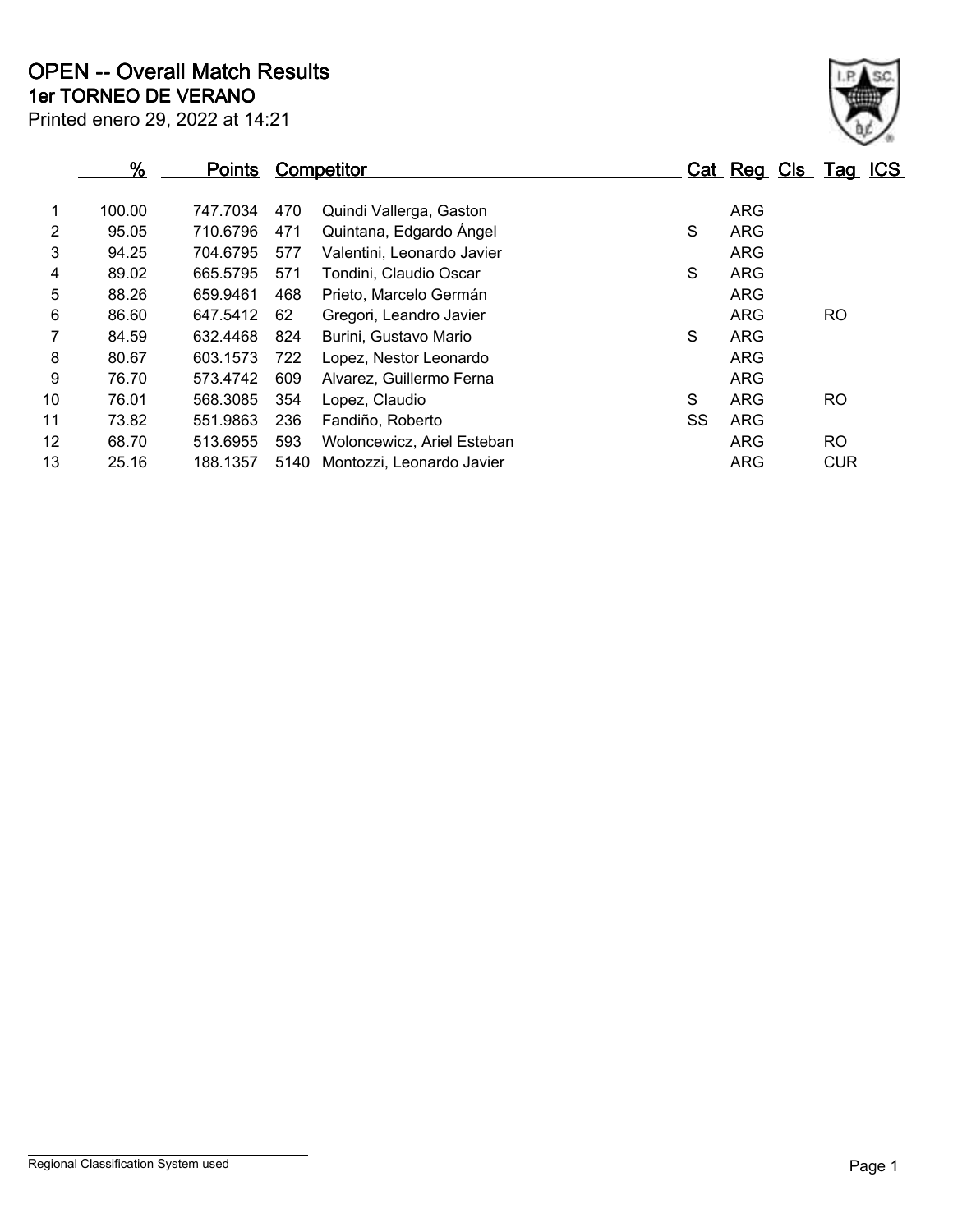**1er TORNEO DE VERANO PRODUCTION -- Overall Match Results**

Printed enero 29, 2022 at 14:21



|    | %      | <u>Points</u> |      | <b>Competitor</b>                |             | Cat Reg Cls Tag ICS |            |  |
|----|--------|---------------|------|----------------------------------|-------------|---------------------|------------|--|
| 1  | 100.00 | 719.2222      | 134  | Borges, Walter Santiago          | $\mathsf S$ | <b>ARG</b>          |            |  |
| 2  | 99.99  | 719.1606      | 1173 | Savarelli, Franco                |             | <b>ARG</b>          |            |  |
| 3  | 93.72  | 674.0773      | 333  | Lanzilotta, Julio Dario          |             | <b>ARG</b>          |            |  |
| 4  | 93.18  | 670.1882      | 632  | Bastiani, Juan Pablo             |             | <b>ARG</b>          | <b>RO</b>  |  |
| 5  | 93.05  | 669.2131      | 875  | Manes, Matias                    | J           | <b>ARG</b>          |            |  |
| 6  | 91.42  | 657.5046      | 272  | Gentile, Diego Cesar             | S           | <b>ARG</b>          |            |  |
| 7  | 87.29  | 627.8122      | 419  | Obertello, Daniel Héctor         | $\mathbf S$ | <b>ARG</b>          |            |  |
| 8  | 85.51  | 614.9808      | 460  | Pires Apolonia, Germán Antonio   |             | <b>ARG</b>          |            |  |
| 9  | 84.39  | 606.9577      | 241  | Fava, Leopoldo Luis              |             | <b>ARG</b>          | <b>RO</b>  |  |
| 10 | 82.02  | 589.9093      | 1054 | Cavia, Miguel                    | S           | <b>ARG</b>          |            |  |
| 11 | 80.69  | 580.3350      | 477  | Ramos, Daniel Omar               | S           | <b>ARG</b>          |            |  |
| 12 | 80.03  | 575.5940      | 85   | Angio, Mariano Antonio           |             | <b>ARG</b>          |            |  |
| 13 | 77.91  | 560.3146      | 959  | Fasci, Omar                      | SS          | <b>ARG</b>          |            |  |
| 14 | 77.64  | 558.4215      | 355  | López, Jorge Alberto             | S           | <b>ARG</b>          | <b>RO</b>  |  |
| 15 | 75.75  | 544.8435      | 371  | Manes, Rodolfo Gabriel           | $\mathbf S$ | <b>ARG</b>          |            |  |
| 16 | 72.68  | 522.7027      | 1196 | Ramirez, Fernando Gabrie         |             | <b>ARG</b>          |            |  |
| 17 | 72.31  | 520.1050      | 979  | Serrano, Fernando                |             | <b>ARG</b>          |            |  |
| 18 | 71.32  | 512.9212      | 1185 | Kwon, Ki Hwan                    |             | <b>ARG</b>          |            |  |
| 19 | 67.91  | 488.4208      | 1174 | Jordan, Hugo                     | $\mathbf S$ | <b>ARG</b>          |            |  |
| 20 | 66.99  | 481.7842      | 699  | Heusinger, Carlos Valentin       |             | <b>ARG</b>          | <b>RO</b>  |  |
| 21 | 66.26  | 476.5554      | 474  | Rachich Kildegaard, Pablo Hernán |             | <b>ARG</b>          |            |  |
| 22 | 65.05  | 467.8779      | 555  | Spano, Mariano Pablo             |             | <b>ARG</b>          |            |  |
| 23 | 64.59  | 464.5134      | 43   | Jauregui, Martín                 |             | <b>ARG</b>          | <b>RO</b>  |  |
| 24 | 61.80  | 444.4754      | 499  | Rodolfi, Walter                  | S           | <b>ARG</b>          | <b>RO</b>  |  |
| 25 | 60.32  | 433.8065      | 1225 | Speranza, Sebastian Alejo        |             | <b>ARG</b>          |            |  |
| 26 | 59.83  | 430.3405      | 746  | Treyer, Melisa Johanne           | L.          | <b>ARG</b>          |            |  |
| 27 | 58.48  | 420.6055      | 498  | Rodolfi, Luciano                 | SS          | <b>ARG</b>          | <b>RO</b>  |  |
| 28 | 57.09  | 410.6020      | 1485 | Alvarez Berro, Aditardo Cesar    | SS          | <b>ARG</b>          |            |  |
| 29 | 55.07  | 396.0441      | 1303 | Tejerina, Eduardo Martin         |             | <b>ARG</b>          |            |  |
| 30 | 54.64  | 392.9688      | 157  | Carmona, Hugo Deonelo            | SS          | <b>ARG</b>          |            |  |
| 31 | 52.98  | 381.0100      |      | 1227 Raffo, Martin Alberto       |             | ARG                 |            |  |
| 32 | 52.28  | 376.0232      | 619  | Fiorese, Daniel Pedro            | SS          | ARG                 | <b>RO</b>  |  |
| 33 | 51.61  | 371.1749      | 1416 | Arakaki, Luis Alberto            |             | <b>ARG</b>          |            |  |
| 34 | 50.98  | 366.6544      | 1585 | Hay Chaia, Matias                |             | <b>ARG</b>          |            |  |
| 35 | 49.54  | 356.2918      | 1145 | Gulotta, Diego Gabriel           |             | <b>ARG</b>          | <b>NOV</b> |  |
| 36 | 47.91  | 344.5699      | 79   | Alvarez, Nestor Raúl             |             | <b>ARG</b>          |            |  |
| 37 | 47.29  | 340.1120      | 574  | Treyer, Carlos Alfredo           | SS          | <b>ARG</b>          |            |  |
| 38 | 40.98  | 294.7330      | 1666 | Saleh, Mouhamad                  |             | <b>ARG</b>          |            |  |
| 39 | 37.42  | 269.1013      | 514  | Russo, Diego Hernán              |             | <b>ARG</b>          | <b>CUR</b> |  |
| 40 | 37.03  | 266.3610      | 1246 | Soriano, Fernando Cesar          | SS          | <b>ARG</b>          |            |  |
| 41 | 35.28  | 253.7506      | 1197 | Carucci, Vicente                 | S           | <b>ARG</b>          | <b>CUR</b> |  |
| 42 | 34.21  | 246.0117      | 960  | Di Iorio, Andres Benedict        |             | <b>ARG</b>          |            |  |
| 43 | 9.44   | 67.9224       |      | 1518 Orue, Adrian Domingo        |             | <b>ARG</b>          |            |  |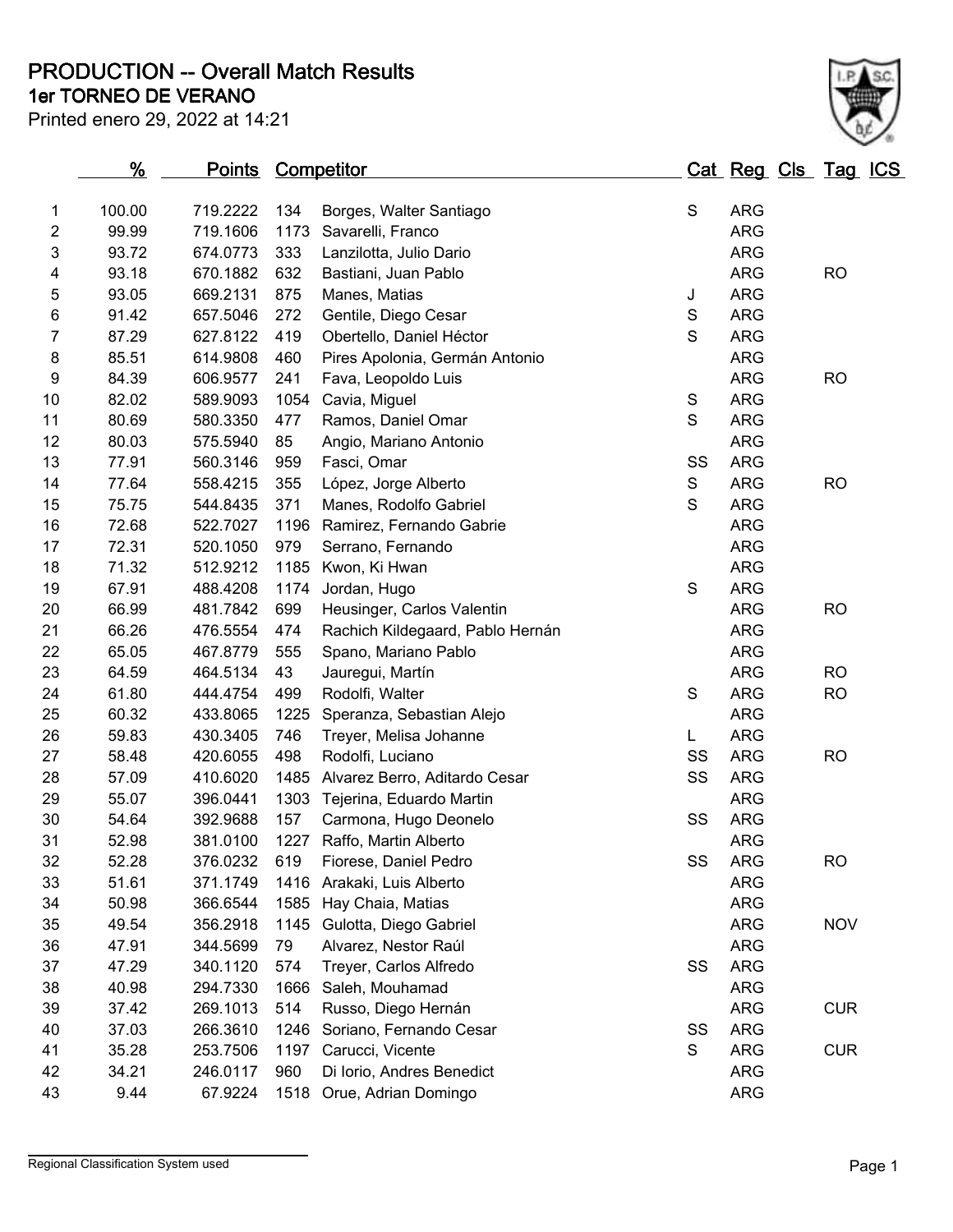**1er TORNEO DE VERANO PRODUCTION OPTICS -- Overall Match Results**

Printed enero 29, 2022 at 14:21

#### **% Points Competitor Cat Reg Cls Tag ICS**  $\frac{1}{1}$ 1 100.00 758.0063 38 Zoppi, Daniel S ARG 2 92.00 697.3831 267 Gashu, Juan Andrés ARG 3 78.26 593.2465 137 Bragadini, Hector Alberto **ARG** 4 74.03 561.1675 232 Espinha Patricio, Diego Gaston ARG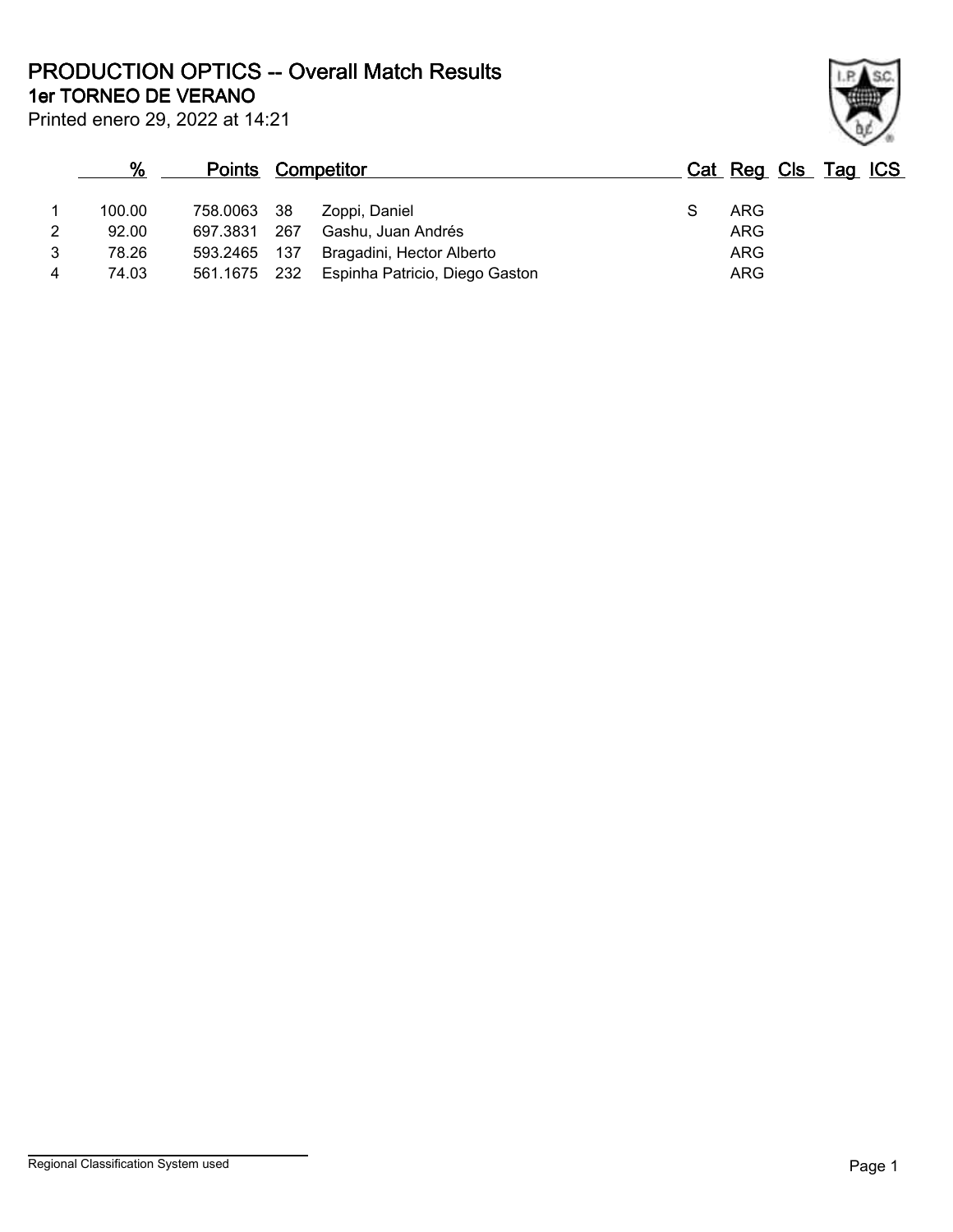**1er TORNEO DE VERANO STANDARD -- Overall Match Results**

Printed enero 29, 2022 at 14:21

|                | $\frac{9}{6}$ | <b>Points</b> |      | <b>Competitor</b>         |    | Cat Reg Cls Tag ICS |     |
|----------------|---------------|---------------|------|---------------------------|----|---------------------|-----|
|                | 100.00        | 731.7904      | 564  | Suárez, Rodrigo Daniel    |    | <b>ARG</b>          |     |
| $\overline{2}$ | 98.19         | 718.5505      | 385  | Meccia, Marcelo Damián    |    | <b>ARG</b>          |     |
| 3              | 96.00         | 702.5480      | 518  | Salerno, Juan Pablo       |    | ARG                 | RO. |
| 4              | 95.73         | 700.5133      | 200  | Crespo, Alejandro Martí   |    | <b>ARG</b>          |     |
| 5              | 91.45         | 669.1882      | 144  | Burgos, Adrián Oscar      | S  | <b>ARG</b>          |     |
| 6              | 87.50         | 640.3326      | 1229 | Disanti, Thomas Diego     |    | <b>ARG</b>          |     |
| 7              | 84.14         | 615.7016      | 598  | Zancaner, Federico        |    | <b>ARG</b>          |     |
| 8              | 83.31         | 609.6761      | 199  | Cots, Gustavo Javier      | S  | <b>ARG</b>          |     |
| 9              | 83.17         | 608.6352      | 568  | Testa, Diego Enrique      | SJ | ARG                 |     |
| 10             | 81.20         | 594.2012      | 351  | Lopez, Álvaro Javier      |    | ARG                 | RO. |
| 11             | 62.08         | 454.2754      | 1526 | Pereyra, Esteban Emilio   |    | <b>ARG</b>          |     |
| 12             | 29.99         | 219.4462      | 30   | Sotuyo Blanco, Juan Pedro | SS | ARG                 |     |
|                |               |               |      |                           |    |                     |     |